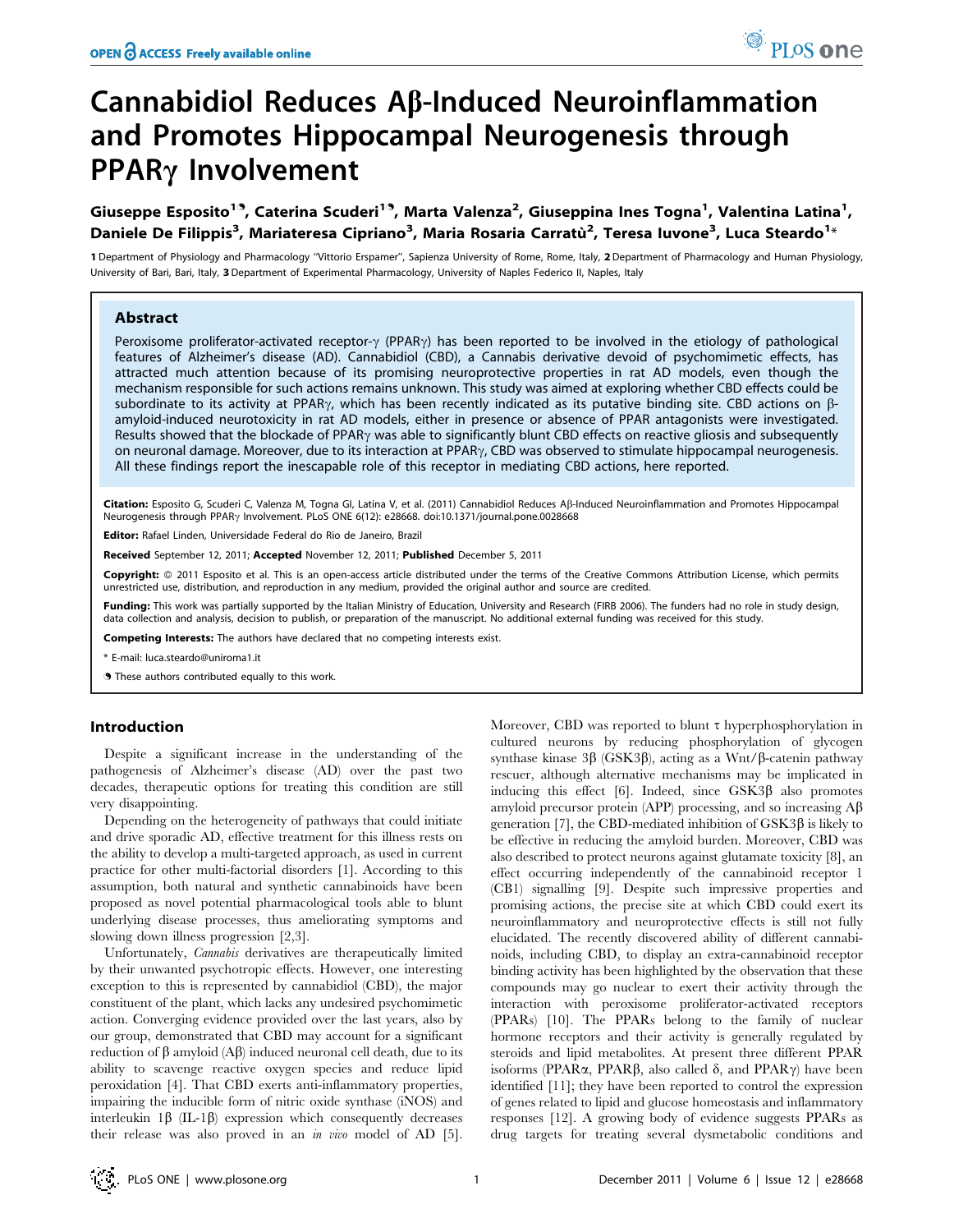Therefore the present study was aimed at exploring whether CBD neuroprotective effects depend upon its activity on PPARs receptors, particularly on PPAR $\gamma$  isoform. To this purpose, the involvement of PPARs receptors in mediating anti-inflammatory and neuroprotective effects of CBD both *in vitro* in primary cultured astrocytes and in vivo, in a rat model of AD-related neuroinflammation induced by the intrahippocampal injection of fibrillar  $\mathbf{A}\beta$  (1–42) peptide was evaluated.

## Results

# CBD blunted neuroinflammation sustained by astrocytes through PPAR $\gamma$  selective activation in vitro and in vivo

The first set of experiments was aimed at assessing the role of CBD  $(10^{-9}-10^{-7} \text{ M})$  on the release of inflammatory mediators

induced by A $\beta$  challenge (1 µg/ml). Treatment with A $\beta$  for 24 h resulted in a significant increase of NO, IL-1 $\beta$ , TNF $\alpha$ , and S100B release, as determined by Griess reaction and ELISA experiments (Figure 1). CBD concentration dependently antagonized the enhanced release of these pro-inflammatory molecules, and blockade of PPAR $\gamma$  with GW9662 (PPAR $\gamma$  antagonist, 9 nM) reversed this effect.

In astrocyte lysates, made 24 h after treatment, the parallel expression of iNOS, GFAP, and S100B was evaluated. CBD, in a concentration dependent manner, attenuated the Ab-induced protein up-regulation and such an effect was related to the inhibition of NFkB. In fact, in astrocyte lysates prepared 3 h after treatment, CBD down-regulated the expression of both p50 and p65. The reduction of reactive gliosis displayed by CBD was to be considered as the result of a selective PPAR $\gamma$  dependent NFKB inhibition (Figure 2).

Results from hippocampal homogenates, isolated from rats Abinjected in the dorsal hippocampus and intraperitoneally administered with CBD in the presence or absence of MK886 (PPARa antagonist) and GW9662, demonstrated that  $A\beta$  induced the upregulation of iNOS, GFAP, and S100B towards vehicle injected rats. CBD blunted  $\mathbf{A}\mathbf{\beta}$  effect through a reasonable inhibition of NFkB, as revealed by the parallel down-regulation of both p50



Figure 1. Effect of CBD on the release of inflammatory mediators by in vitro cultured astrocytes. AB-challenged astrocytes (1  $\mu q/ml$ ) were treated with CBD (10<sup>-9</sup>-10<sup>-7</sup> M) in the presence of PPAR $\alpha$  (MK886, 3  $\mu$ M) or PPAR $\gamma$  (GW9662, 9 nM) antagonist. 24 h later, NO production was determined by measuring nitrite (NO<sub>2</sub><sup>-</sup>) accumulation in the culture medium (A), whereas IL-1β, TNFa, and S100B release was determined by ELISA experiments (B,C,D). Each bar shows the mean  $\pm$  S.E.M. of five separate experiments. \*\*\*p<0.001 vs. control;  $p$ <0.05,  $p$ <0.01, and  $p$ <0.001 vs. A<sub>B</sub>-challenged cells.

doi:10.1371/journal.pone.0028668.g001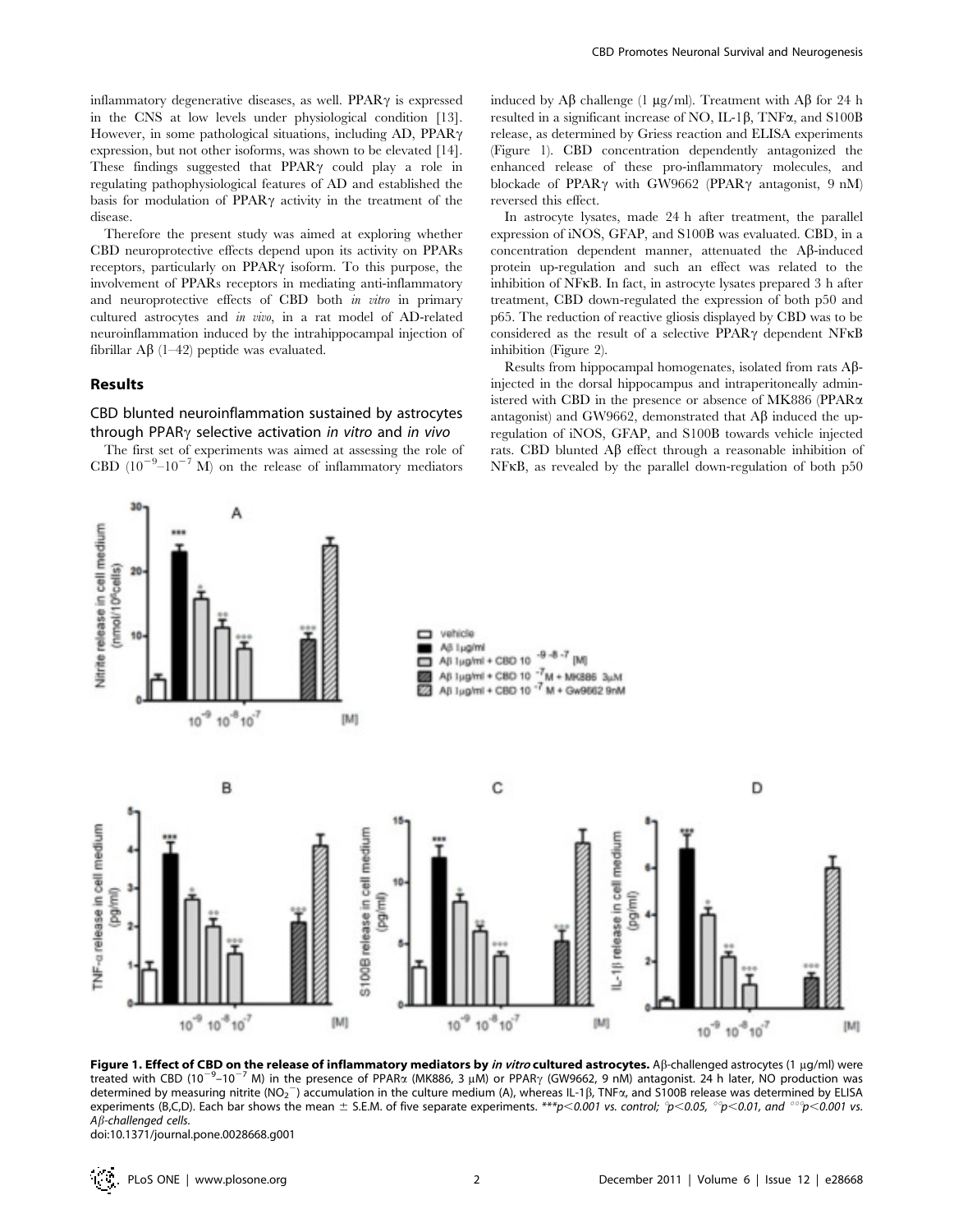

Figure 2. Effects of CBD on Aß-induced iNOS, GFAP, S100B, and p50/p65 expression in rat astrocytes. Aß-challenged cells (1 µg/ml) orgare in interior of the UP on Approximation (100) of the presence of PPARα (MK886, 3 μM) or PPAR<sub>Y</sub> (GW9662, 9 nM) antagonist. iNOS, GFAP, and S100B expression was evaluated by Western blot 24 h after treatments. NF-kB activation was evaluated 3 h following treatments by Western blot analysis of its component p50 and p65. Figure shows results of Western blot analysis of proteins (A) and densitometric analysis of corresponding bands (B). Results are the mean  $\pm$  S.E.M. of four separate experiments. \*\*\*p<0.001 vs. control;  $p<0.5$ ,  $\degree$  p<0.01, and  $\degree$   $\degree$ p<0.001 vs. A $\beta$ -challenged cells. doi:10.1371/journal.pone.0028668.g002

and p65. Moreover, CBD also counteracted the A $\beta$ -induced calbindin down-regulation. All these observed effects displayed by CBD were caused by the selective activation of  $PPAR\gamma$  (Figure 3).

# CBD administration inhibited reactive gliosis and rescued neuronal survival in  $A\beta$ -injected rat hippocampi through  $PPAR\gamma$  activation

In vivo experiments were aimed at assessing the potential modulating role of CBD on reactive gliosis and neuronal survival in rat hippocampi. Results from Nissl staining indicated that  $A\beta$ injection caused a severe neuronal loss, especially in CA1 area (site of injection), towards vehicle injected animals, while at the same time  $A\beta$  caused a marked astrocytic activation, as demonstrated by the increased expression of GFAP. According to in vitro results, in

vivo 15 consecutive days administration of CBD (10 mg/kg) almost completely rescued CA1 pyramidal neurons integrity and this was accompanied by a massive down-regulation of gliosis entity as shown by a significant decrease of GFAP immunostaining. Once animals were treated with PPAR $\gamma$  antagonist (GW9662, 10 mg/ kg) CBD neuroprotective functions resulted completely abolished (Figure 4 A, B).

Moreover, our results indicated that CBD treatment restored neurogenesis in dentate gyrus of Ab-injected rat hippocampi through PPAR $\gamma$  selective activation.

The DG of rat hippocampi processed for DCX immunofluorescence revealed that  $A\beta$  treatment markedly reduced the entity of neurogenesis, as demonstrated by the reduction of DCXimmunopositive nuclei. CBD treatment was able to counteract Ab-induced DCX depletion up to stimulate the basal neurogenesis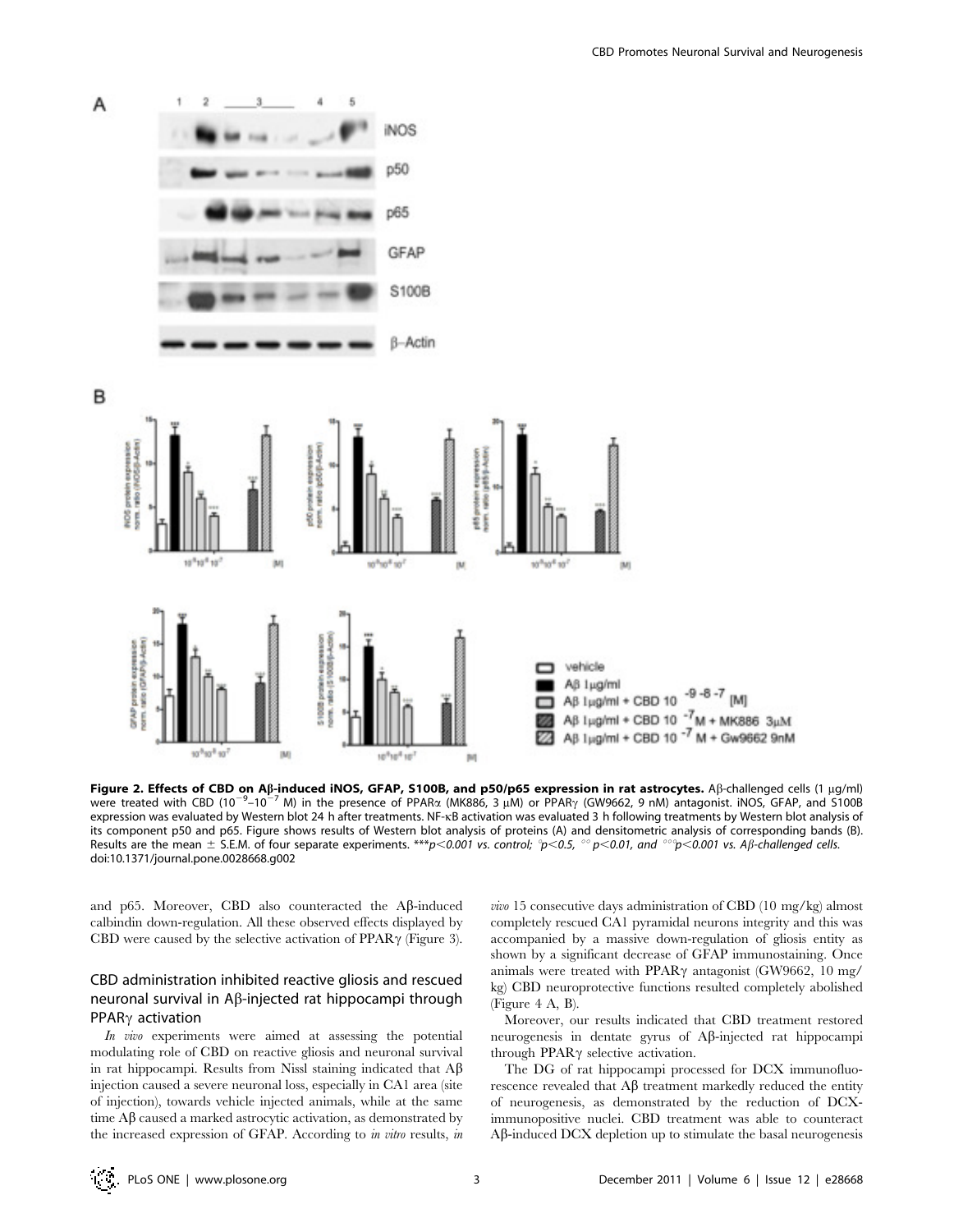



Figure 3. Effects of CBD on Aß-induced iNOS, GFAP, S100B, calbindin, and p50/p65 expression in rat hippocampi. Results of Western blot analyses of iNOS, GFAP, S100B, calbindin, and p50/p65 performed on rat hippocampus homogenates (A) and densitometric analysis of corresponding bands (B). Results are the mean  $\pm$  S.E.M. of three separate experiments. \*\*\* p<0.001 vs. vehicle inoculated rats; °p<0.01 and  $p$ <0.001 vs. A $\beta$ -inoculated rats. doi:10.1371/journal.pone.0028668.g003

versus controls. In line with the previously obtained results, CBD activity was unaffected by  $PPAR\alpha$  antagonism, whereas its effect was almost completely abolished by GW9662, the PPAR $\gamma$ antagonist (Figure 4, C).

## Discussion

Chronic neuroinflammation implicates protracted activation of both microglial and astroglial cells, with the consequent sustained release of pro-inflammatory molecules [15,16], that act in an autocrine way to self-perpetuate reactive gliosis and in a paracrine way to kill neighboring neurons, thus expanding the neuropathological damage. Once started, neuroinflammation promotes neuronal death, powering a vicious cycle responsible for the progression of the pathology [17]. The possibility of interfering

with this detrimental cycle by molecules which can reduce reactive gliosis has been proposed as a novel rationale to develop drugs able to blunt neuronal damage and consequently slow the course of AD.

Results from the present study prove the selective involvement of  $PPAR\gamma$  in the anti-inflammatory and neuroprotective effects of CBD here observed either in vitro and in vivo. In addition, CBD significantly promoted neurogenesis in  $\mathrm{A}\beta$  injured rat hippocampi, much expanding its already wide spectrum of beneficial actions exerted in AD models, a non negligible effect, due to its capability to activate  $PPAR\gamma$ .

CBD was already reported to exert a marked anti-inflammatory effect through the A2A and 5HT1A receptors [18,19], as well as to improve brain function [20]. In addition, it has been already demonstrated that CBD markedly downregulate reactive gliosis by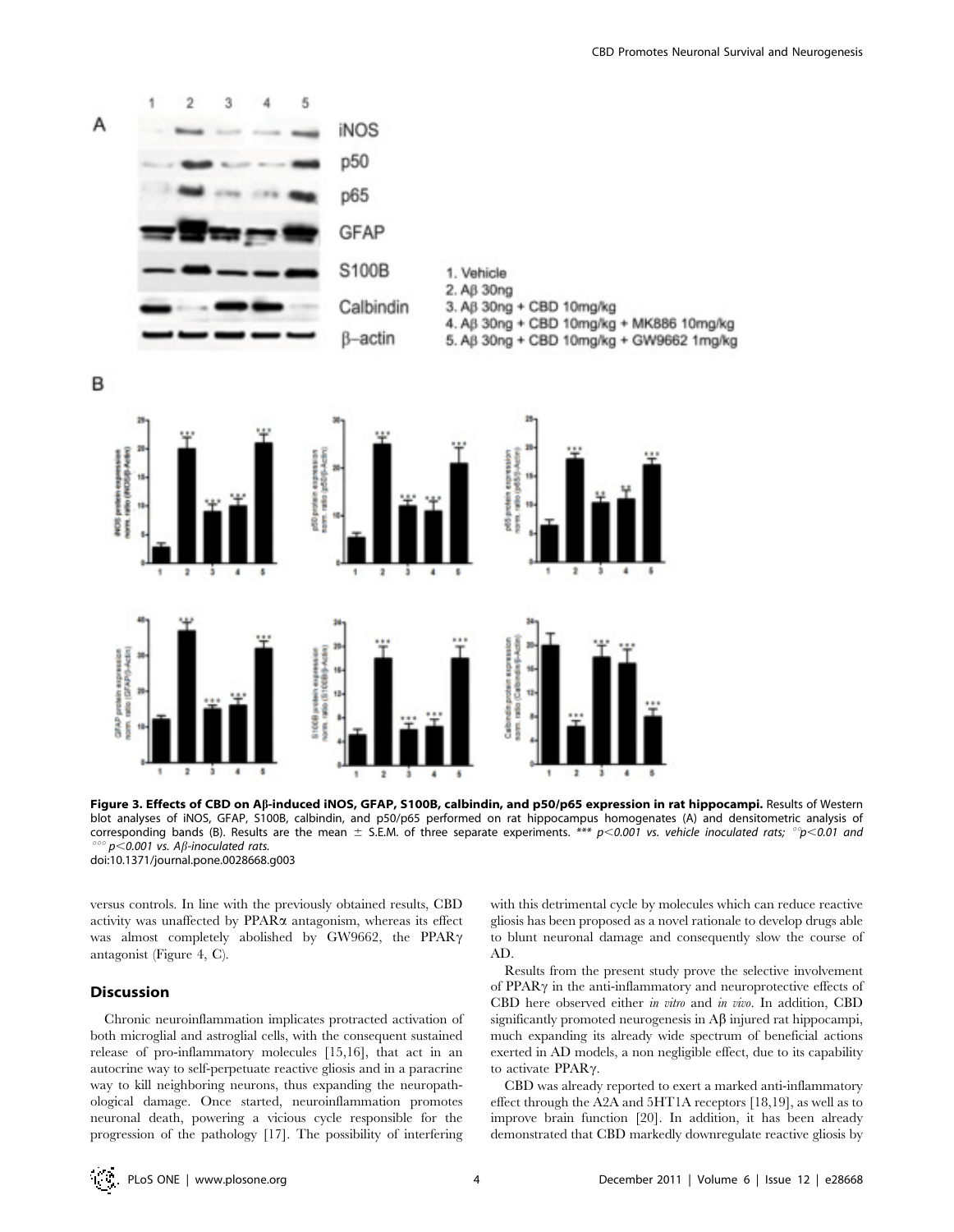

1. Vehicle 2. Aß 30ng

3. Aß 30ng + CBD 10mg/kg 4. Aß 30ng + CBD 10mg/kg + MK886 10mg/kg

5. Aβ 30ng + CBD 10mg/kg + GW9662 1mg/kg

Figure 4. Effects of CBD on reactive gliosis, neuronal survival, and neurogenesis in rat hippocampi. A: representative photomicrographs of the CA1 area of rat hippocampus showing the results of immunohistochemical evaluation of GFAP. B: representative photomicrographs showing the results of Nissl staining of the whole rat hippocampus (2X magnification) and the corresponding CA1 region (10X magnification). C: immunofluorescence photomicrographs showing a particular (10X magnification) of DCX-labeled cells in the dentate gyrus (DG) of rat hippocampi.

doi:10.1371/journal.pone.0028668.g004

reducing pro-inflammatory molecules and cytokine release that strongly occurs in  $\Lambda\beta$  neurotoxicity. This activity was linked to its ability to act as a potent inhibitor of NFkB activation induced by  $\Lambda\beta$  challenge [21]. The present findings, confirming the formerly obtained results and extending our knowledge about CBD pharmacology, indicate that a selective  $PPAR\gamma$  activation occurs upstream to CBD-mediated NFkB inhibition. Such activation appears to be responsible for a large plethora of CBD effects. Indeed, the interaction of CBD at the PPAR $\gamma$  site results in a profound inhibition of reactive gliosis as showed by the reduction of both GFAP and S100B protein expression together with a marked decline of pro-inflammatory molecules and cytokine release observed in  $\mathbf{A}\boldsymbol{\beta}$  challenged astrocytes.

The *in vitro* findings were replicated in *in vivo* experiments, since once again CBD treatment resulted in a profound inhibition of astrocytic activation surrounding CA1 area Ab-injected and induced a rescue of CA1 neuronal viability in comparison to control.

Along this line, results from hippocampal homogenates fully matched with in vitro data previously obtained from primary cultured astrocytes. Also in this case, CBD through the activation of PPAR $\gamma$  provoked a marked reduction of NO, TNF $\alpha$ , and IL-1 $\beta$ release in association with a parallel decline of GFAP, S100B, and iNOS protein expression. The observation that in the hippocampus the selective activation of PPAR $\gamma$  caused a decrease in p50 and p65 protein expression, further reinforces the importance of the sequence of events  $PPAR\gamma$  activation/NFKB inhibition as responsible for the CBD anti-inflammatory effect. The PPAR $\gamma$ mediated inhibition of S100B induced by CBD represents a crucial step in interrupting self-perpetuation of the reactive gliosis cycle. Indeed, the over-release of this astroglial-derived neurotrophin actively exacerbates the pro-inflammatory cytokine loop fuelled by  $\Delta\beta$  stimulation, massively accelerates amyloidogenicity by promoting cleavage of APP to  $\mathsf{A}\mathsf{B}$  and induces tau protein hyperphosphorylation, by disrupting the Wnt pathway [22–24].

Notably, both *in vivo* and *in vitro*, a selective involvement of  $PPAR\gamma$  at the base of the neuroprotective and anti-gliotic effect of CBD appears peremptory, since a complete loss of any beneficial pharmacological activity of this phytocannabinoid occurs when it was co-administered with the PPAR $\gamma$  antagonist GW9662.

Neuroprotective effects exerted by  $PPAR\gamma$  agonists in neuropathological conditions, including  $\Lambda\beta$  induced neuroinflammation and neurodegeneration have been largely described in the past years [25]. Besides microglial cells, emerging data indicate astrocytes and neurons as fundamental cell type targets for the beneficial role of PPAR $\gamma$  ligands [26]. Astrocytes represent the most abundant glial cells type in the CNS. Once these cells undergo reactive activation, they produce cytokines and other molecules involved in inflammatory response, which are thought to significantly contribute to expand brain damage. Interestingly astrocytes express the highest level of PPAR $\gamma$  in the CNS [27,28], and accumulating evidence over the last decade indicate that  $PPAR\gamma$  agonists may finely regulate their detrimental functions during a protracted activation exerting a profound anti-inflammatory and neuroprotective effects [29].

Such well-defined and highly effective beneficial activity due to PPAR<sub>Y</sub> activation has recently demonstrated to functionally inactivate NFkB promoters inducing a massive down regulation of the activation of this transcription factor. Traditional PPAR $\gamma$ agonists like thiazolidinediones were reported to inhibit the overproduction of NO, IL-6, and TNF- $\alpha$  as well as the increased expression of the inducible enzymes iNOS and COX2 induced in LPS-stimulated astrocytic and microglial cultures [30–32]. Taken together all these findings fully match those concerning the antiinflammatory and neuroprotective activities exhibited by CBD in this study.

AD neuroinflammation is a highly important feature that has been considered responsible for the progressive worsening of the disease. Given the tremendous complexity of AD, however, it appears to be oversimplified reasoning to consider only reactive astrogliosis and neuronal degeneration as the unique factors at the basis of the functional decline provoked by the course of the illness.

Neuropathological investigation has provided evidence that in AD brains progressive neuronal loss is not accompanied by a new neuronal replacement while alterations in neurogenesis have been reported to occur [33]. Both aspects are considered to be important in contributing to the long-term development of disease. Therefore the disease symptoms could partly be due to the impaired replacement of new hippocampal neurons from endogenous neuronal stem cells [34,35], which is believed to promote learning and memory. Although there were some controversies over whether neurogenesis is increased or reduced in the pathogenesis of AD, later studies have confirmed deficient maturation of new neurons in AD patients [36]. As a result, an approach to enhance neurogenesis and/or maturation should be considered potential therapies for AD.

Moreover, activation of  $PPAR\gamma$  has been reported to promote neurogenesis and agonists at these receptors regulate neuronal stem cell proliferation and differentiation as well [37]. In addition PPAR<sub>Y</sub> activation promotes neurite outgrowth in mature neurons,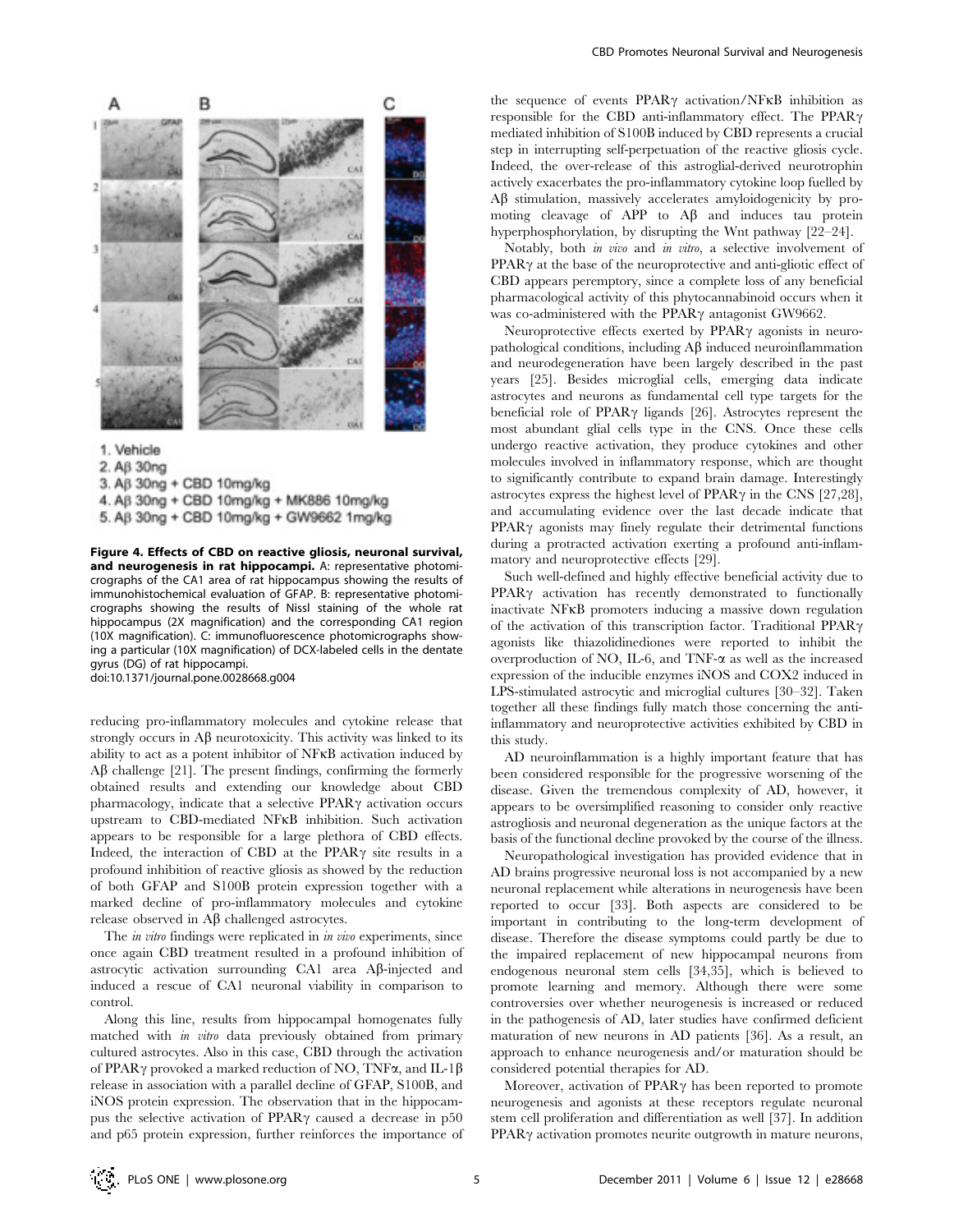significantly contributing to a proper neuronal connectivity in neuronal networks [38]. According to these observations, results from the current investigation demonstrate that CBD-mediated activation of  $PPAR\gamma$  is associated with a significant neurogenic activity in the granule cell layer of the hippocampal DG. Results indicate that CBD markedly counteracts the massive reduction of neurogenesis in the DG caused by  $A\beta$  exposure towards control animals and this effect is consequential, as expected, to a selective  $PPAR\gamma$  involvement.

It has been recently asserted that CBD could promote adult hippocampal neurogenesis by activating CB1 receptors [39]. Such an assumption was supported by the observation that the CBD neurogenic effect was lost in CB1 knock-out mice, suggesting that the pro-neurogenic action of this phytocannabinoid was clearly dependent on the interaction at the CB1 receptor, which shows a wide expression over the entire DG, including the neuronal precursor cells. However, the observation that  $\Delta$ 9-tetrahydrocannabinol, a preferential agonist at CB1 receptor site, failed in the same investigation to affect hippocampal neurogenesis, tempers the notion that CB1 receptor activation and CBD neurogenetic properties are linked in a straightforward way. Since CBD exhibits negligible affinity to CB1 receptors and the majority of actions appears to be cannabinoid receptor independent, it is possible to assume that the CBD effect on neurogenesis could only involve CB1 receptor sites indirectly.

In conclusion, results of the present research demonstrate that CBD may exert protective functions through a  $PPAR\gamma$  dependent activation, which leads to a reduction in reactive gliosis and consequently in neurodegeneration. Moreover, in the current experimental conditions this phytocannabinoid appears to stimulate neurogenesis since it increases DCX immunopositive cell proliferation rate in rat DG.

Innovative therapeutic approaches which could significantly improve AD course require new molecules that will be able to have an impact on different pathological pathways, which converge at the progressive neurological decline. CBD has shown a capability to profoundly reduce reactive astrogliosis and to guarantee both direct and indirect neuronal protection in  $\mathbf{A}\boldsymbol{\beta}$  induced neuroinflammation/neurodegeration. So far, the lack of understanding of the precise molecular mechanism involved in CBD pharmacological actions, has had limited interest and has puzzled investigators. Currently, findings of the present study throw some light on the issue, and frame CBD as a new PPAR $\gamma$  activator.

## Materials and Methods

#### Ethics Statement

All experiments were performed in accordance with the National Institutes of Health Guidelines for the Care and Use of Laboratory Animals (Institute of Laboratory Animal Resources, 1996) and those of the Italian Ministry of Health (D.L. 116/92), and they were approved by the Institutional Animal Care and Use Committees (Centro Servizi Veterinari-University of Naples Federico II; PROT. 012F).

## Astrocyte culture

Rat primary astroglial cultures were obtained from newborn Sprague-Dawley rats (two days old) according to Vairano et al. [40]. Brains were mechanically processed to obtain single cells that were seeded in 75 cm<sup>2</sup> flasks at a density of  $3 \times 10^6$  cells/flask with 15 ml of culture medium (DMEM, 10% inactivated FBS, 100 IU/ ml penicillin, 100 µg/ml streptomycin; all from Sigma Aldrich) and incubated at  $37^{\circ}$ C in a humidified atmosphere containing  $5\%$ CO<sup>2</sup> . Astrocytes were mechanically separated from microglia and

oligodendrocytes, and plated onto 10 cm ø Petri dishes at a density of  $1\times10^6$  cells/dish or onto eight chambers polystyrene culture slides at a density of  $3\times10^4$  cells/chamber, depending upon the experimental procedure. Purity of cell cultures was tested by immunofluorescence with monoclonal anti-glial fibrillary acidic protein (GFAP) and only cultures with more than 95% GFAPpositive cells were employed for the experiments.

#### Treatments in isolated primary astrocytes

Confluent primary astrocyte cultures were treated with  $1 \mu g/ml$  $\overrightarrow{AB}$  (1–42) (Tocris Bioscience) in the presence or absence of the following substances: CBD  $(10^{-9}-10^{-7} \text{ M})$ , MK886 (3 µM), the selective PPAR $\alpha$  antagonist, and GW9662 (9 nM), the selective PPAR<sub>Y</sub> antagonist (all purchased from Tocris Bioscience). The concentrations of the substances were chosen according to the results of a series of pilot experiments aimed at identifying the lowest effective concentration (data not shown). No significant variation versus control was observed when CBD, MK886, or GW9662 were given alone (data not shown).

### Nitric oxide (NO) measurement

Production of nitric oxide (NO) was determined by measuring the amount of nitrite  $(NO<sub>2</sub><sup>-</sup>)$  accumulated in supernatants of primary rat astroglial cells 24 h after treatments and in the inoculated ipsilateral hippocampi homogenates deriving from in vivo experiments. A spectrophotometer assay based on the Griess reaction was used [41]. The absorbance of controls and unknown samples was measured at  $540$  nm. The  $NO<sub>2</sub><sup>-</sup>$  concentration was thus determined using a standard curve of sodium nitrite (NaNO<sub>2</sub>) and referred to  $1\times10^{\overline{6}}$  cells for the *in vitro* experiments or expressed as  $NO<sub>2</sub><sup>-</sup>$  referred to µg of homogenized hippocampal protein content for the in vivo experiments.

## ELISA

Quantitative determination of Tumor Necrosis Factor alpha (TNF $\alpha$ ), interleukin 1 $\beta$  (IL1 $\beta$ ), and S100B was carried out performing Enzyme Linked-Immuno-Sorbent Assay (ELISA) assays in vitro and in ex vivo deriving samples from homogenated hippocampi ipsilateral to the inoculation site; (TNF $\alpha$  and IL  $\beta$  kits purchased from Invitrogen; S100B kit from BioVendor). In in vitro experiments, 24 h after treatments, cell culture medium was collected and ELISA assay was performed according to kit instruction. Similarly, samples collected by hippocampal homogenates deriving from the in vivo experiments, also undergo ELISA.

#### Western Blot analysis

Twenty-four hours after treatment, harvested astrocytes  $(1\times10^6$ cells) were washed twice with ice-cold PBS, and collected by centrifugation at 180 g for 10 min at  $4^{\circ}$ C. Pellets were resuspended in 50 µl of ice-cold hypotonic lysis buffer (Tris/HCl pH 7.5 50 mM; NaCl 150 mM; EDTA 1 mM; Triton X-100 1%) supplemented with the proper protease inhibitor cocktail (Roche) and incubated on ice for additional 15 min. Ipsi- lateral hippocampi to injection site, deriving from in vivo experiments, were dissected from frozen excised rat brains and lysed with the same buffer. Cells or hippocampi were then mechanically lysed, and the total protein extracts were obtained by centrifugation at 13,000 g for 15 min at  $4^{\circ}$ C. Samples were subjected to SDSpolyacrylamide gel electrophoresis, and proteins were transferred onto nitrocellulose membrane and incubated with one of the following antibodies: anti-GFAP 1:50000; anti-iNOS 1:200; antip50 1:400, anti p65 1:1000, anti-calbindin 1:1000, anti-S100B 1:1000, anti  $\beta$ -actin 1:1000 (all purchased from Abcam). After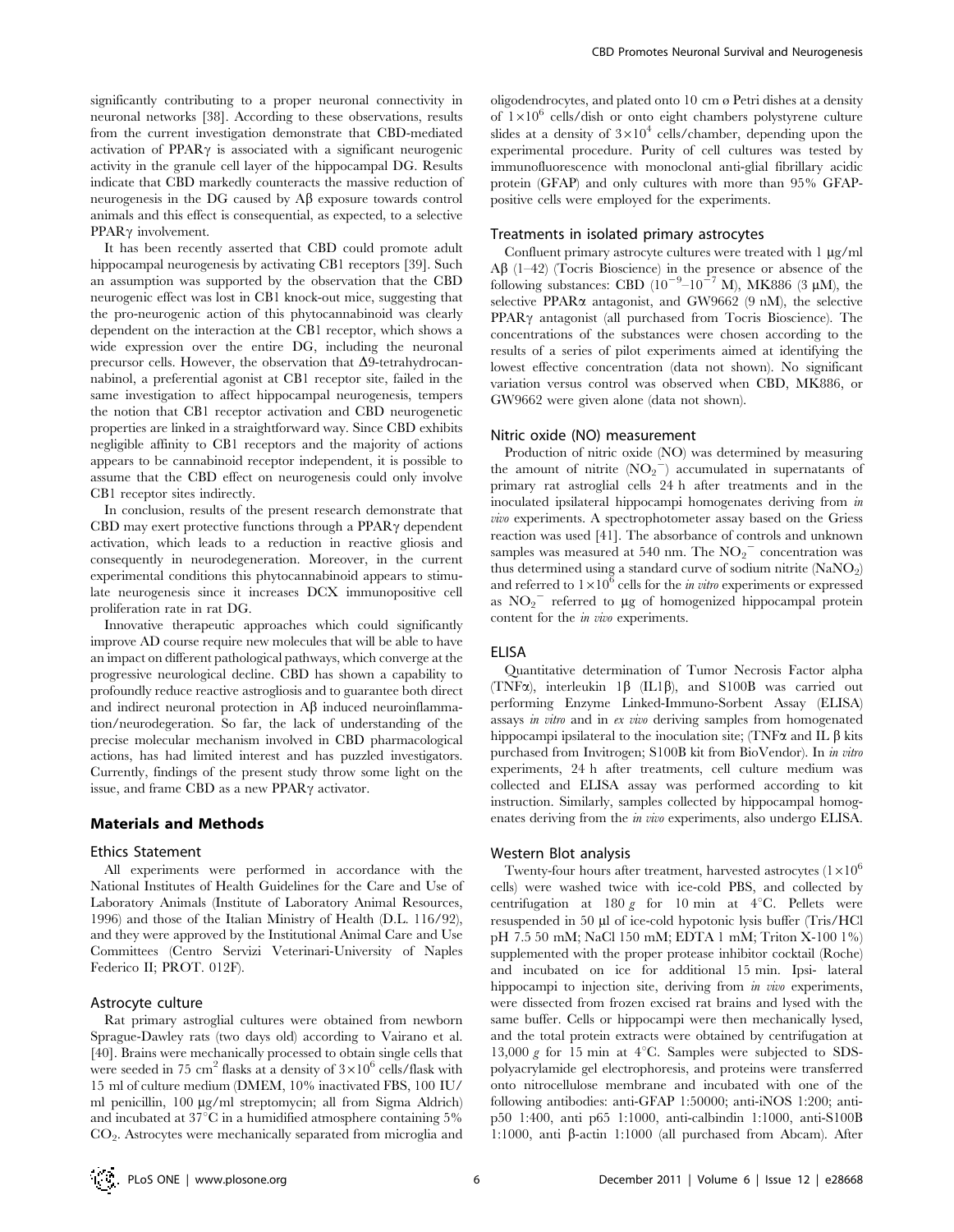being extensively washed in TBS 1X with 0.1% Tween 20, the membrane was incubated for 2 h at room temperature with the proper secondary HRP-conjugated antibodies anti-mouse (1:2000) or anti-rabbit (1:3000; both purchased from Abcam). Finally, the membrane was developed by using enhanced chemiluminescence substrate (ECL from Invitrogen). Bands were revealed through a Versadoc (Bio-Rad Laboratories) and the corresponded digital images were analyzed with Quantity One Software (Bio-Rad Laboratories).

#### Rats and Surgical Procedures

Adult male Sprague-Dawley rats (300–350 g) were obtained from Harlan Italy. They were housed in a pathogen-free barrier facility under a 12-h light/dark cycle, with ad libitum access to food and water. Rats  $(n = 40)$  were anesthetized i.p. with pentobarbital (60 mg/kg). They were then placed in a stereotaxic frame and inoculated with human  $\mathbf{A}\mathbf{\beta}$  (1–42) (Tocris Cookson) into the CA1 area (AP  $-3.3$ , ML  $-1.2$ , DV  $-2.6$ ) The peptide was dissolved in artificial cerebrospinal fluid to the concentration of  $10 \mu g/ml$ , and 3 ml was injected using a microdialysis pump, keeping the flow to the constant value of 0.5  $\mu$ l/min. Control rats (n = 8) were treated according to the same procedure, and they were inoculated with an equivalent volume of artificial cerebrospinal fluid.

#### In Vivo Treatments

After full recovery from stereotaxic surgery, depending upon the experimental protocol design, rats were i.p. administered for 15 days with: CBD 10 mg/kg, MK886 10 mg/kg, and GW9662 1 mg/kg. All coumpounds were dissolved in PEG/Tween80/ saline (Sigma Aldrich), 5:5:90. Control rats were i.p. given an equivalent volume of the proper vehicle. All drug solutions were freshly prepared on the day of the experiment. The drug concentrations were chosen according to their IC50, and on the basis of the results of our preliminary experiments. Rats to be subjected to immunoblotting experiments underwent deep anaesthesia and sacrificed by decapitation. Their brains were extracted and ipsilateral hippocampi to injection site were dissected and frozen in liquid  $N_2$  before the tissue lysis for immunoblot analysis and/or ELISA assay. Rats to be subjected to morphological analysis were sacrificed through transcardiac perfusion with paraformaldehyde 4%. The extracted brains were post-fixed overnight with the same fixative, protected with 30% sucrose, and frozen using 2-methylbutane.

#### Immunohistochemistry

Immunohistochemistry analyses were performed on hippocampal coronal sections adjacent to the site of the injection, obtained

# References

- 1. Prins ND, Visser PJ, Scheltens P (2010) Can novel therapeutics halt the amyloid cascade? Alzheimers Res Ther 2: 5.
- 2. Iuvone T, Esposito G, De Filippis D, Scuderi C, Steardo L (2009) Cannabidiol: a promising drug for neurodegenerative disorders? CNS Neurosci Ther 15: 65–75.
- 3. Scuderi C, Filippis DD, Iuvone T, Blasio A, Steardo A, et al. (2009) Cannabidiol in medicine: a review of its therapeutic potential in CNS disorders. Phytother Res 23: 597–602.
- 4. Iuvone T, Esposito G, Esposito R, Santamaria R, Di Rosa M, et al. (2004) Neuroprotective effect of cannabidiol, a non-psychoactive component from Cannabis sativa, on  $\beta$ -amyloid-induced toxicity in PC12 cells. J Neurochem 89: 134–141.
- 5. Esposito G, Scuderi C, Savani C, Steardo L, Jr., De Filippis D, et al. (2007)  $C$ annabidiol in vivo blunts  $\beta$ -amyloid induced neuroinflammation by suppressing IL-1b and iNOS expression. Br J Pharmacol 151: 1272–1279.
- 6. Esposito G, De Filippis D, Carnuccio R, Izzo AA, Iuvone T (2006) The marijuana component cannabidiol inhibits  $\beta$ -amyloid-induced tau protein hyperphosphorylation through Wnt/b-catenin pathway rescue in PC12 cells. J Mol Med 84: 253–258.

from both control and treated rats. Free-floating sections were treated with PBS containing 15 mM  $\text{NaN}_3$ , 10% albumin, and 0.25% Triton X-100, and then they were incubated at  $4^{\circ}$ C in a damp chamber by continuous shaking with mouse anti-GFAP antibody (1:400, Sigma Aldrich). After two overnight incubation, sections were treated with the biotinylated secondary antibody (1:200; Vector Laboratories) and with the preformed avidinbiotinylated peroxidase complex (VECTASTAIN ABC kit; Vector Laboratories), and the reaction was revealed by 3,3-diaminobenzidine tetrahydrochloride (Sigma Aldrich). Sections were mounted upon gelatin-coated slides before coverslipping with a nonaqueous medium.

#### Immmunofluorescence

In the same experimental conditions above described, immunofluorescence analyses were performed on hippocampal coronal sections adjacent to dentate gyrus (DG). Briefly, slices derived from both control and treated rats were blocked in 10% albumin bovine serum 0.1% Triton-PBS solution for 90 min and subsequently incubated for 1 h with a 10% albumin bovine serum 0.1% Triton-PBS solution of anti-doublecortin (DCX) antibody (dil. 1:250 v/v). DCX antibody was purchased from Cell Signaling. Sections were incubated for 1 h in the dark with the proper secondary antibody: Tetramethyl Rhodamine Isothiocyanate (TRITC) conjugated anti-rabbit 1:100 (both from Abcam). Pictures were taken using a camera (Nikon DIGITAL SIGHT DS-U1) connected with a microscope (Nikon ECLIPSE 80i by Nikon Instruments Europe) provided of the proper fluorescent filters. Slides were thus analyzed with a microscope (Nikon ECLIPSE 80i by Nikon Instruments Europe), and images were captured at 10X magnification by a high-resolution digital camera (Nikon DIGI-TAL SIGHT DS-U1).

# Statistical Analysis

Results were expressed as mean  $\pm$  S.E.M. of experiments. Statistical analysis was performed using parametric one-way analysis of variance, and multiple comparisons were performed by Bonferroni's test. Values of  $p < 0.05$  were considered significant.

## Author Contributions

Conceived and designed the experiments: GE CS. Performed the experiments: MV VL GIT DDF MC TI. Analyzed the data: MRC LS. Contributed reagents/materials/analysis tools: GE CS MRC LS. Wrote the paper: GE CS LS.

- 7. Phiel CJ, Wilson CA, Lee VM, Klein PS (2003) GSK-3alpha regulates production of Alzheimer's disease amyloid-b peptides. Nature 423: 435–439.
- 8. Hampson AJ, Grimaldi M, Axelrod J, Wink D (1998) Cannabidiol and (-)Delta9 tetrahydrocannabinol are neuroprotective antioxidants. Proc Natl Acad Sci U S A 95: 8268–8273.
- 9. Castillo A, Tolón MR, Fernández-Ruiz J, Romero J, Martinez-Orgado J (2010) The neuroprotective effect of cannabidiol in an in vitro model of newborn hypoxic-ischemic brain damage in mice is mediated by CB(2) and adenosine receptors. Neurobiol Dis 37: 434–40.
- 10. O'Sullivan SE 2007 Cannabinoids go nuclear: evidence for activation of peroxisome proliferator-activated receptors. Br J Pharmacol 152: 576–582.
- 11. Kersten S 2008 Peroxisome proliferator activated receptors and lipoprotein metabolism. PPAR Res 2008: 132960.
- 12. Bensinger SJ, Tontonoz P (2008) Integration of metabolism and inflammation by lipid-activated nuclear receptors. Nature 454: 470–477.
- 13. Bookout AL, Jeong Y, Downes M, Yu RT, Evans RM, et al. (2006) Anatomical profiling of nuclear receptor expression reveals a hierarchical transcriptional network. Cell 126: 789–799.